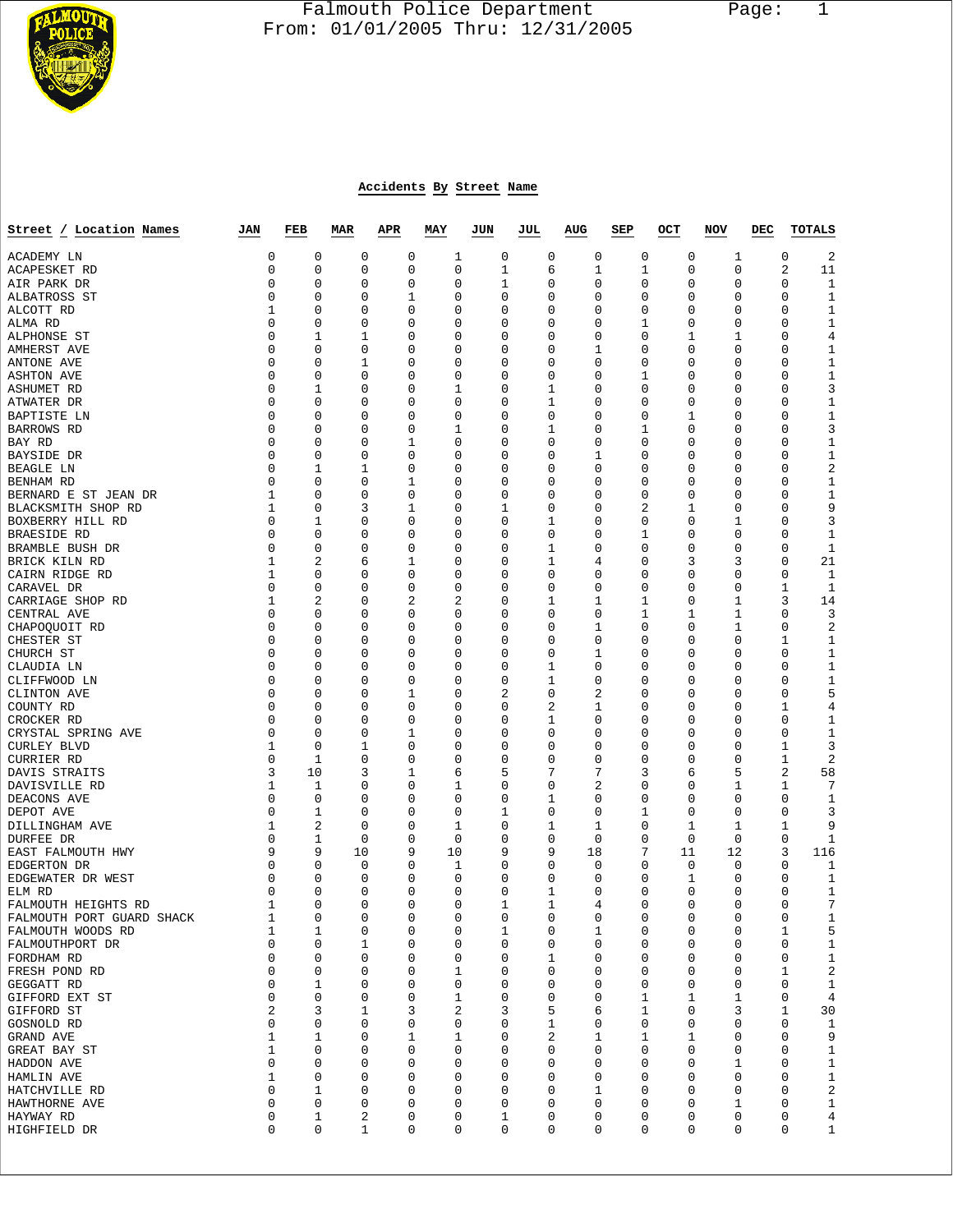## Falmouth Police Department Page: 2 From: 01/01/2005 Thru: 12/31/2005

| HILL AND PLAIN RD    | 1           | 0           | 0 | 0 | 0 | 0           | 0  | 0 | 0 | 0 | 0           | 0              | 1               |
|----------------------|-------------|-------------|---|---|---|-------------|----|---|---|---|-------------|----------------|-----------------|
| HOMESTEAD LN         | 0           | 0           | 0 | 1 | 0 | $\mathbf 1$ | 0  | 0 | 0 | 0 | 0           | 0              | $\sqrt{2}$      |
|                      |             |             |   |   |   |             |    |   |   |   |             |                |                 |
| HUDSON ST            | $\mathbf 0$ | 0           | 0 | 0 | 0 | 1           | 0  | 0 | 0 | 0 | 0           | 0              | $\mathbf{1}$    |
| JAMIE LN             | 0           | 0           | 0 | 1 | 1 | 0           | 0  | 0 | 0 | 0 | 0           | 0              | 2               |
| <b>JERICHO PATH</b>  | 0           | 0           | 1 | 0 | 0 | 0           | 0  | 0 | 0 | 0 | 0           | 0              | 1               |
|                      |             |             |   |   |   |             |    |   |   |   |             |                |                 |
| JOHN PARKER RD       | 1           | 1           | 0 | 2 | 0 | 2           | 0  | 1 | 0 | 1 | 1           | 0              | 9               |
| JONES RD             | 6           | 4           | 3 | 2 | 3 | 3           | 4  | 4 | 3 | 4 | 7           | 0              | 43              |
|                      | 0           | 0           | 0 | 0 | 1 | 0           | 0  | 0 | 0 | 0 | 0           | 0              | 1               |
| JOYCE ST             |             |             |   |   |   |             |    |   |   |   |             |                |                 |
| KATHARINE LEE BATES  | 0           | 0           | 0 | 0 | 0 | 0           | 1  | 0 | 1 | 0 | 1           | 0              | 3               |
| KATHY ANN LN         | 0           | 1           | 0 | 0 | 0 | 0           | 0  | 0 | 0 | 0 | 0           | 0              | 1               |
|                      |             |             |   |   |   |             |    |   |   |   |             |                |                 |
| KERRYWOOD DR         | 0           | 0           | 0 | 1 | 0 | 0           | 0  | 0 | 0 | 0 | 0           | 0              | 1               |
| KING ST              | $\mathbf 0$ | 0           | 0 | 0 | 0 | 0           | 0  | 1 | 0 | 0 | 0           | 0              | $\mathbf{1}$    |
|                      | 1           |             |   |   |   |             |    |   |   |   |             |                |                 |
| LAKE LEAMAN RD       |             | 0           | 0 | 0 | 0 | 0           | 0  | 0 | 0 | 0 | 0           | 0              | 1               |
| <b>LAKEVIEW AVE</b>  | 0           | 0           | 0 | 0 | 0 | 0           | 0  | 1 | 0 | 0 | 0           | 0              | 1               |
| LEONARD DR           | 0           | 0           | 0 | 0 | 0 | 0           | 0  | 0 | 1 | 0 | 0           | 0              | $\mathbf{1}$    |
|                      |             |             |   |   |   |             |    |   |   |   |             |                |                 |
| LITTLE HARBOR RD     | 0           | 0           | 0 | 0 | 0 | 0           | 0  | 1 | 0 | 0 | 1           | 0              | 2               |
| LOCUST ST            | 1           | 0           | 0 | 0 | 0 | 0           | 2  | 2 | 3 | 2 | 2           | 0              | 12              |
|                      |             |             |   |   |   |             |    |   |   |   |             |                |                 |
| LOCUSTFIELD RD       | 2           | 0           | 0 | 0 | 0 | 1           | 0  | 0 | 0 | 1 | 0           | 0              | 4               |
| LORRAINE RD          | 0           | 0           | 0 | 0 | 0 | 1           | 0  | 0 | 0 | 0 | 0           | 0              | 1               |
|                      |             |             |   |   |   |             |    |   |   |   |             |                |                 |
| LUSCOMBE AVE         | 0           | 0           | 0 | 0 | 0 | 0           | 0  | 1 | 1 | 1 | 0           | 0              | 3               |
| MADELINE RD          | 0           | 0           | 0 | 0 | 0 | 0           | 0  | 0 | 0 | 1 | 1           | 0              | 2               |
| MAIN ST              | 8           | 8           | 7 | 6 | 4 | 9           | 9  | 7 | 6 | 8 | 7           | 7              | 86              |
|                      |             |             |   |   |   |             |    |   |   |   |             |                |                 |
| MARAVISTA AVE        | 2           | 2           | 0 | 0 | 1 | 0           | 0  | 1 | 1 | 0 | 1           | 0              | 8               |
| MARAVISTA AVE EXT    | $\mathbf 0$ | 0           | 0 | 1 | 1 | 1           | 0  | 1 | 0 | 0 | $\mathbf 1$ | 1              | 6               |
|                      |             |             |   |   |   |             |    |   |   |   |             |                |                 |
| MARLA LN             | 0           | 0           | 0 | 0 | 0 | 0           | 0  | 0 | 0 | 1 | 0           | 0              | 1               |
| MARSHALL DR          | 0           | 0           | 0 | 0 | 0 | 0           | 0  | 0 | 1 | 0 | 0           | 0              | 1               |
|                      |             |             |   |   |   |             |    |   |   |   |             |                |                 |
| MBL ST               | 0           | 0           | 0 | 0 | 0 | 0           | 0  | 1 | 0 | 0 | 0           | 0              | $\mathbf{1}$    |
| MCMENAMY DR          | 1           | 0           | 0 | 0 | 0 | 0           | 0  | 0 | 0 | 0 | 0           | 0              | 1               |
| MEADOW NECK RD       | 0           | 0           | 0 | 0 | 0 | 0           | 2  | 0 | 0 | 0 | 1           | 0              | 3               |
|                      |             |             |   |   |   |             |    |   |   |   |             |                |                 |
| MEETING HOUSE RD     | 1           | 0           | 0 | 0 | 0 | $\mathbf 0$ | 0  | 0 | 0 | 0 | 0           | 0              | 1               |
| MENAUHANT RD         | 0           | 0           | 1 | 1 | 1 | 0           | 1  | 5 | 1 | 2 | 1           | 1              | 14              |
|                      |             |             |   |   |   |             |    |   |   |   |             |                |                 |
| METOXIT RD           | 0           | 0           | 0 | 0 | 0 | 0           | 0  | 1 | 0 | 0 | 0           | 0              | 1               |
| MILL RD              | 0           | 0           | 0 | 0 | 0 | $\sqrt{2}$  | 0  | 0 | 0 | 1 | 0           | 0              | 3               |
|                      |             |             |   |   |   |             |    |   |   |   |             |                |                 |
| MILLFIELD ST         | 0           | 0           | 0 | 0 | 1 | 0           | 0  | 1 | 0 | 0 | 0           | 0              | $\sqrt{2}$      |
| MINOT ST             | 0           | 1           | 0 | 0 | 0 | 0           | 0  | 0 | 0 | 0 | 0           | 0              | 1               |
| MOSES RD             | $\mathbf 0$ | 0           | 0 | 0 | 0 | 1           | 0  | 0 | 0 | 0 | 0           | 0              | $\mathbf{1}$    |
|                      |             |             |   |   |   |             |    |   |   |   |             |                |                 |
| MUSKEGAT RD          | 0           | 0           | 0 | 0 | 0 | 0           | 0  | 1 | 0 | 0 | 0           | 0              | 1               |
| NICKERSON ST         | 0           | 0           | 0 | 0 | 0 | 0           | 0  | 0 | 0 | 1 | 0           | 0              | 1               |
|                      |             |             |   |   |   |             |    |   |   |   |             |                |                 |
| NOBSKA RD            | 0           | 0           | 0 | 0 | 0 | 1           | 0  | 0 | 0 | 0 | 0           | 0              | 1               |
| NORTH FALMOUTH HWY   | 3           | 1           | 2 | 0 | 2 | 1           | 10 | 2 | 1 | 3 | 2           | 0              | 27              |
|                      |             |             |   |   |   |             |    |   |   |   |             |                |                 |
| NORTH MAIN ST        | 0           | 0           | 0 | 1 | 0 | 0           | 0  | 0 | 0 | 0 | 0           | 0              | 1               |
| OLD BARNSTABLE RD    | 1           | 4           | 3 | 0 | 2 | 1           | 3  | 0 | 2 | 1 | 0           | $\overline{2}$ | 19              |
| OLD MAIN RD          | 0           | 0           | 0 | 0 | 0 | 0           | 1  | 1 | 0 | 0 | 1           | 0              | 3               |
|                      |             |             |   |   |   |             |    |   |   |   |             |                |                 |
| OLD MEETING HOUSE RD | 0           | 1           | 1 | 0 | 0 | 0           | 2  | 0 | 0 | 2 | 1           | 2              | 9               |
| OLD SHORE RD         | 0           | 0           | 0 | 0 | 0 | 0           | 1  | 0 | 0 | 0 | 0           | 0              | 1               |
|                      |             |             |   |   |   |             |    |   |   |   |             |                |                 |
| OLD WAQUOIT RD       | 0           | 0           | 0 | 0 | 0 | 0           | 0  | 1 | 0 | 0 | 0           | 0              | 1               |
| OWLS NEST RD         | 0           | 1           | 0 | 0 | 0 | 0           | 0  | 0 | 0 | 0 | 0           | 0              | 1               |
| OX BOW RD            | 0           | 0           | 1 | 0 | 0 | $\mathbf 1$ | 1  | 1 | 0 | 0 | 0           | 1              | 5               |
|                      |             |             |   |   |   |             |    |   |   |   |             |                |                 |
| OYSTER POND RD       | 2           | 0           | 0 | 2 | 0 | 0           | 0  | 0 | 0 | 0 | 0           | 0              | 4               |
| PALMER AVE           | 1           | 3           | 3 | 5 | 4 | 3           | 7  | 8 | 4 | 2 | 5           | 4              | 49              |
|                      |             |             |   |   |   |             |    |   |   |   |             |                |                 |
| PATRICIA ST          | 0           | 0           | 0 | 0 | 0 | 1           | 0  | 0 | 0 | 0 | 0           | 0              | 1               |
| PENZANCE RD          | 1           | 0           | 0 | 0 | 0 | 0           | 0  | 0 | 0 | 0 | 0           | 0              | 1               |
| PINE ST              | 2           | 0           | 0 | 0 | 0 | 0           | 0  | 0 | 0 | 0 | 0           | 0              | 2               |
|                      |             |             |   |   |   |             |    |   |   |   |             |                |                 |
| PINE VALLEY DR       | 0           | 0           | 0 | 0 | 0 | 0           | 1  | 0 | 0 | 0 | 0           | 0              | 1               |
| PINECREST BEACH DR   | 2           | 0           | 1 | 0 | 0 | 0           | 0  | 1 | 0 | 1 | 1           | 1              | 7               |
|                      |             |             |   |   |   |             |    |   |   |   |             |                |                 |
| PLAYSTEAD LN         | 0           | 0           | 0 | 0 | 0 | 0           | 1  | 0 | 0 | 0 | 0           | 0              | $\mathbf{1}$    |
| PRINCE HENRY DR      | 0           | 0           | 0 | 0 | 0 | 1           | 0  | 0 | 0 | 0 | 0           | 0              | $1\,$           |
| PRISCILLA ST         | 0           | 0           | 0 | 1 | 0 | 0           | 0  | 0 | 0 | 0 | 0           | 0              | $1\,$           |
|                      |             |             |   |   |   |             |    |   |   |   |             |                |                 |
| PUMPING STATION RD   | 0           | 0           | 0 | 0 | 0 | 0           | 0  | 0 | 0 | 0 | 1           | 0              | 1               |
| PUNCH BOWL DR        | $\mathbf 0$ | 0           | 1 | 0 | 0 | $\mathbf 0$ | 0  | 0 | 0 | 0 | 0           | 0              | $1\,$           |
|                      |             |             |   |   |   |             |    |   |   |   |             |                |                 |
| QUAKER RD            | 0           | 1           | 0 | 3 | 0 | 1           | 2  | 1 | 0 | 0 | 0           | 0              | 8               |
| <b>OUISSETT AVE</b>  | 0           | 0           | 1 | 0 | 0 | 0           | 0  | 1 | 0 | 1 | 0           | 0              | 3               |
| RAILROAD AVE         | 0           | $\mathbf 0$ | 0 | 0 | 0 | $\mathbf 0$ | 1  | 0 | 0 | 0 | 0           | 0              | $\mathbf 1$     |
|                      |             |             |   |   |   |             |    |   |   |   |             |                |                 |
| RANDOLPH ST          | 0           | 0           | 0 | 0 | 0 | $\mathbf 0$ | 1  | 0 | 1 | 0 | 0           | 0              | 2               |
| RED BROOK RD         | 1           | 2           | 0 | 0 | 0 | 0           | 1  | 1 | 1 | 0 | 0           | 0              | 6               |
|                      |             |             |   |   |   |             |    |   |   |   |             |                |                 |
| RESEARCH RD          | 1           | 0           | 0 | 0 | 0 | 0           | 0  | 0 | 0 | 0 | 0           | 0              | $1\,$           |
| RICKENBACKER RD      | 1           | 0           | 0 | 0 | 0 | $\mathbf 0$ | 0  | 0 | 0 | 0 | 0           | 0              | 1               |
|                      | 0           | 0           | 0 | 0 | 0 | 0           | 2  | 0 | 0 | 0 | 0           | 0              | 2               |
| ROBBINS RD           |             |             |   |   |   |             |    |   |   |   |             |                |                 |
| ROCKVILLE AVE        | 0           | 1           | 0 | 0 | 0 | 0           | 0  | 0 | 0 | 0 | 0           | 0              | $1\,$           |
| ROSE MEADOW LN       | 0           | 1           | 0 | 0 | 0 | $\mathbf 0$ | 0  | 0 | 0 | 0 | 0           | 0              | 1               |
|                      |             |             |   |   |   |             |    |   |   |   |             |                |                 |
| ROSE MORIN LN        | 0           | 0           | 0 | 0 | 0 | 0           | 0  | 1 | 0 | 0 | 0           | 0              | 1               |
| RT 151               | 4           | 4           | 3 | 2 | 2 | 8           | 7  | 6 | 8 | 3 | 7           | 5              | 59              |
| RT 28 NORTH          | 0           | 0           | 2 | 0 | 1 | 0           | 1  | 0 | 0 | 0 | 3           | 0              | $7\phantom{.0}$ |
|                      |             |             |   |   |   |             |    |   |   |   |             |                |                 |